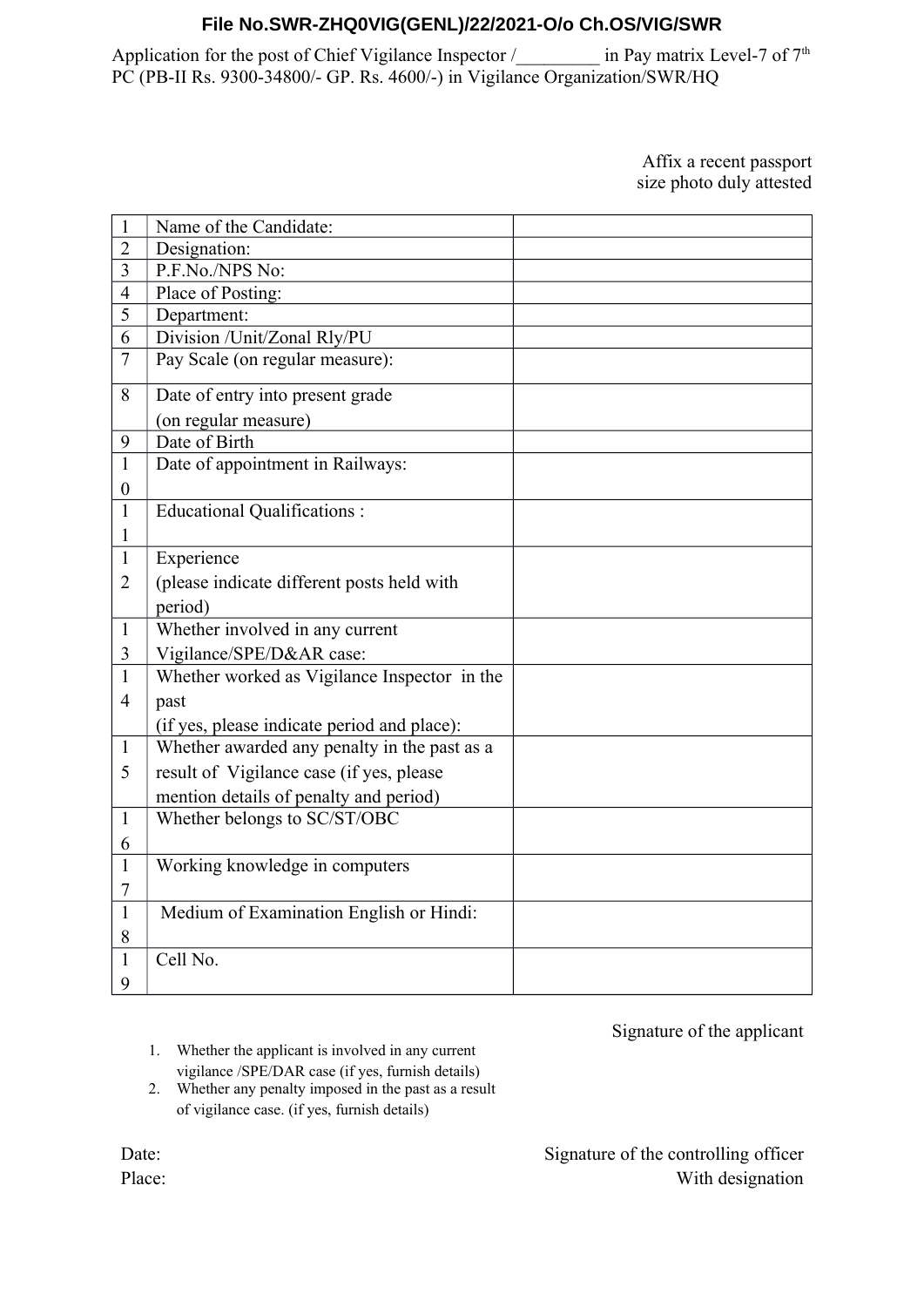

### SOUTH WESTERN RAILWAY

Office of the General Manager/Vigilance, Rail Soudha ,3rd floor, East Wing, Gadag Road, Hubli – 20 Date :19.01.2022

No.G.180/Vig/ Notification/Vol.I

### **PCPO/SWR**

## **Sub: Filling up the ex-cadre posts of Chief Vigilance Inspector/Personnel in pay matrix Level-7 of Pay Matrix of 7th PC in the Vigilance Department of S.W.Railway/Hubli**

\*\*\*-\*\*\*

(I) It is proposed to fill up (02)Two ex.cadre posts of Chief Vigilance Inspectors in Vigilance Organization /SWR/HQrs as per the details given below by calling for volunteers. Accordingly, applications are invited from eligible staff.

| Dept                                   | No.of<br>vacancies | Post to be<br>vacant<br>from | <b>Specific eligibility</b>                                                                                                 |  |  |  |
|----------------------------------------|--------------------|------------------------------|-----------------------------------------------------------------------------------------------------------------------------|--|--|--|
| Personnel                              | 02                 | 08.03.2022                   | Staff working in <b>Personnel Department</b> in level-7<br>of pay matrix of 7 <sup>th</sup> CPC or one level below: i.e. in |  |  |  |
|                                        |                    | 14.11.2022                   | level-6 of pay matrix, on regular basis.                                                                                    |  |  |  |
| Note: Stenos/PS staff are not eligible |                    |                              |                                                                                                                             |  |  |  |

(II) Method of Selection:

A written examination and a vigilance aptitude and computer knowledge test will be conducted as part of selection procedure. The distribution of marks for selection is stated below:

| Sl.<br>N <sub>0</sub> | Criteria                                       | Distribution of<br><b>Marks</b> |  |
|-----------------------|------------------------------------------------|---------------------------------|--|
|                       | <b>Written Examination</b>                     | 50                              |  |
| $\overline{2}$        | Vigilance Aptitude $\&$                        | 30                              |  |
|                       | Computer Knowledge Test                        |                                 |  |
| 3                     | APARs for the last three years                 | 15                              |  |
|                       | (Outstanding-5, Very Good-4)                   |                                 |  |
| 4                     | Academic Qualification (Engg.Degree/PG-5,      | 05                              |  |
|                       | Diploma in Engg/Graduate-3 & Under Graduate-1) |                                 |  |
|                       | <b>Total</b>                                   | 100                             |  |

Candidates who obtain atleast 60% marks in the written examination will be called for appearing in the Vigilance Aptitude & Computer knowledge test and those who are securing 60% of marks including Record of service in aggregate will be eligible for empanellement.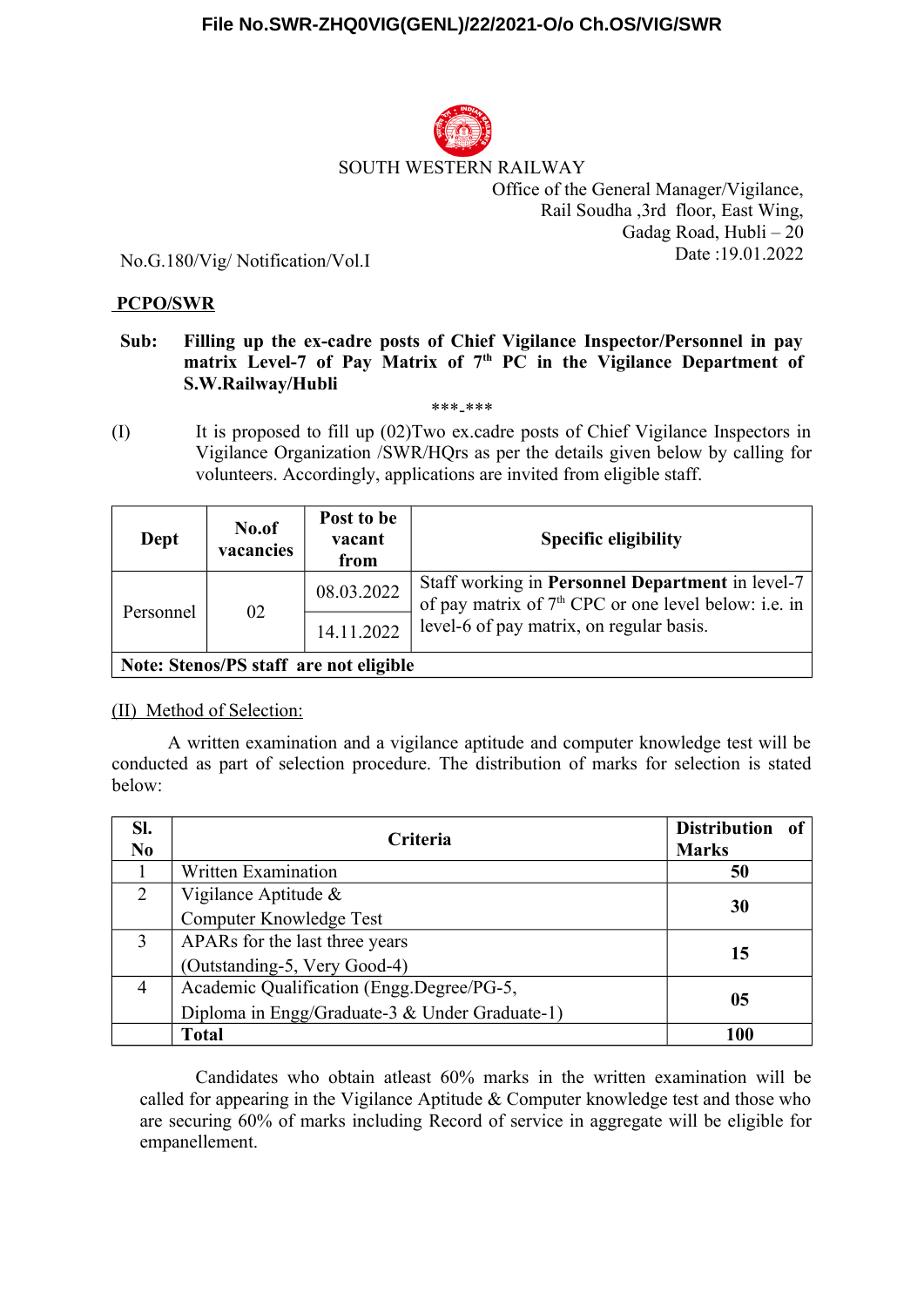# **File No.SWR-ZHQ0VIG(GENL)/22/2021-O/o Ch.OS/VIG/SWR**

The written examination will consist of questions on the following:

- a. Working knowledge of the respective department to which the candidate belongs.
- b. General knowledge of rules including knowledge of Discipline & Appeal Rules-1968, inquiries and ability to marshal facts to write reports.
- c. Writing of self contained investigation report on a case including framing of draft charge sheet.

Answers have to be written in English or Hindi only.

No supplementary written examination will be conducted since the selection is calling by volunteers.

*Depending upon the circumstances the selection, (written examination, vigilance aptitude test) may be conducted through distance mode through appropriate means. Necessary advice in this regard will be issued in due course.*

(III) Terms and Conditions:

- **1.** Volunteers should be working in level-7 of pay matrix of  $7<sup>th</sup>$  CPC (PB-II Rs. 9300-34800/-, GP Rs. 4600/- on regular basis (not under MACP).
- **2.** Volunteers working in level-6 of pay matrix of  $7<sup>th</sup>$  CPC (PB-II Rs. 9300-34800 + GP.Rs.4200/-) on regular basis are also eligible to apply. However, they should have put in minimum two years of service in that grade on the date of notification.
- **3.** The volunteers should have put in minimum 05years continuous service in Railways as on the date of notification.
- **4.** They should not have worked as Vigilance Inspector / Investigating Inspector earlier for a tenure in Vigilance branch / Vigilance Directorate.
- **5.** They should have flair for vigilance work i.e. in vigilance investigations and other associated works.
- **6.** The job requires extensive travelling/physical hardship, irregular duty hours and also some risks. Therefore, volunteers should be willing to work under such condition.
- **7.** Those who have worked as Chief Enquiry Inspectors in Vigilance organization can apply for the post of CVIs only after a cooling off period of **two** years.
- **8.** They should be free from DAR/SPE/Vigilance cases and should not have been taken up under DAR as a result of SPE/Vigilance cases during their entire period of service. They should have good record of service with proven integrity.
- **9.** Working knowledge in computers is desirable.
- **10.** Application of only those who can be spared on their, selection alone, may be forwarded. It may be noted that it will be compulsory to relieve the employee after selection.
- **11.** Vigilance is an ex-cadre organization. Therefore, staff selected for posting in the vigilance department will continue to maintain their lien and seniority in their parent department/cadre.
- **12.** Volunteers who are applying in response to this notification should note that they are required to join immediately and refusal to join the relevant post will not be agreed to and the same will be viewed seriously.
- **13.** Though the normal tenure of Vigilance Inspector is four years, continuance as Vigilance Inspector depends upon the individual performance and integrity. They are